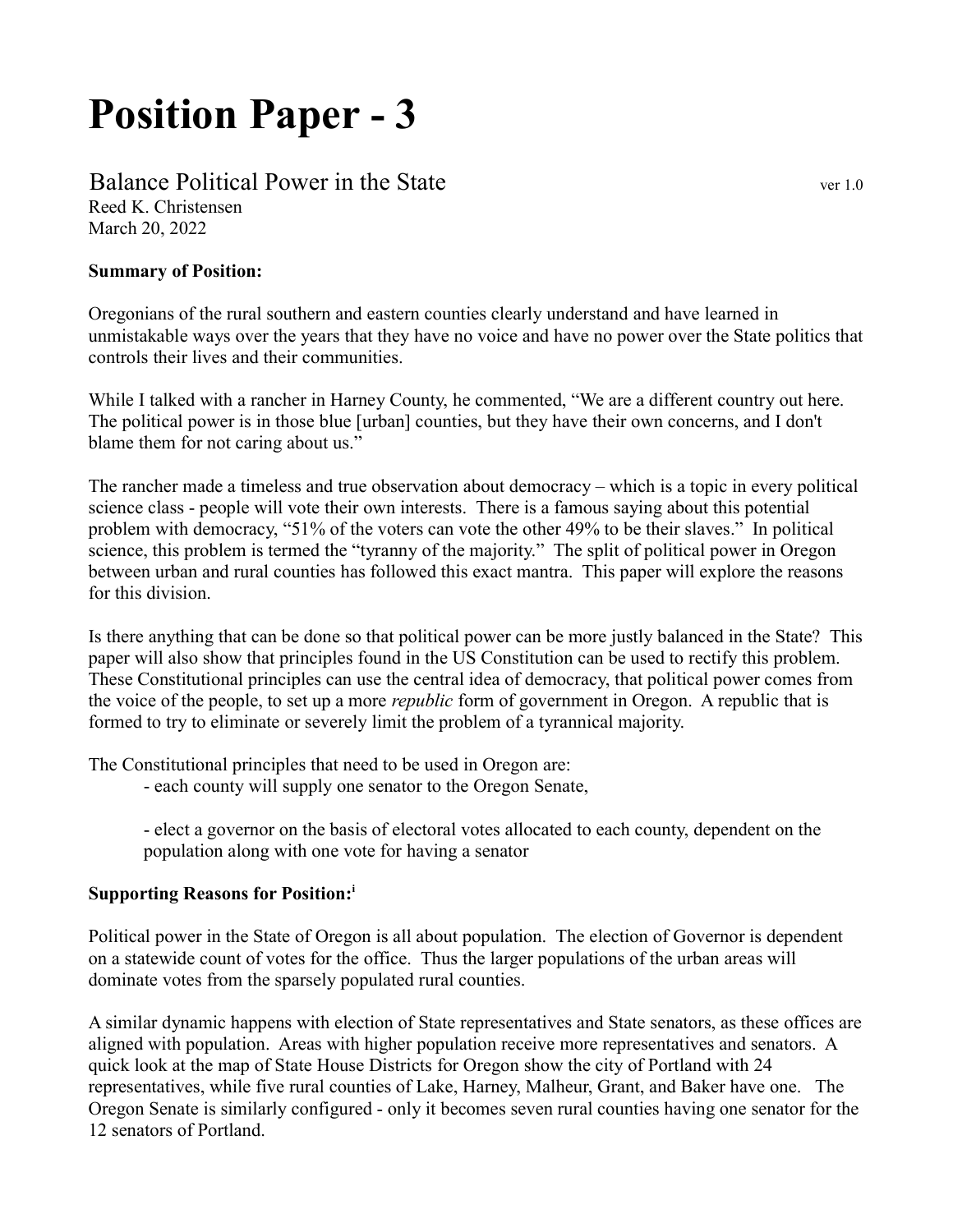Roughly speaking, rural counties which comprise about half of the land area of Oregon receive  $1/20<sup>th</sup>$ of the political representation of the city of Portland. This is due to their populations being  $1/20<sup>th</sup>$  of Portland. The result of this system is that people in rural counties have become political zeroes.

#### Oregon State Senate

There is something about this political inequality that should strike an American as strange. We have many states in America that are sparsely populated with numbers under one million. Why don't the states of New York and California with their combined populations of 60 million, have absolute control over politics at the Federal level like Portland has at the state level?

The main reason is at the Federal level, America does *not* have a "one man one vote" political system. The potentially fatal flaw of such a system is the aforementioned tyranny of the majority. From a historical perspective, the Founders were well aware of the trouble that contributed to the downfall of freedom in Rome when political leaders began to wield power by providing "bread and circuses" it win the large number of votes of the masses of the city.

The American Founders solved this problem by reaching what is called the "Grand Compromise."iii This solution consisted of the idea that each Colony, big or small, would get the same representation in the Senate. Giving each state two senators in Congress allowed the Colonies to agree on the Constitution. It alleviated the fear of the states with small populations that they would end up as political zeroes, as has happened to the rural counties of southern and eastern Oregon.

While the Grand Compromise is often written about as simply a political compromise, it has the tremendous beneficial moral effect of providing political justice. Transferring some political power in this way to the more rural areas, and away from the dense populations provides a form of "location representation." It makes sure that each citizen, no matter where he lives, has representation in the republic and never becomes a zero with no political power.

Using the idea of location representation can be done in Oregon similarly to how it is done at the Federal level – it would consist of changing the way the Oregon Senate is constituted. Instead of being just another branch of state government chosen by population, the Oregon Senate would be a place where each county had equal representation.

Given the current state Senate with 30 senators, the most straightforward thing to do is to have each of the 36 counties represented by one senator. The current requirement of House and Senate approval for a state law would not change. This means that a law affecting the entire State would have to get approval from senators from a majority of the counties.

### Electoral Votesiv

Another important principle from the US Constitution that can be applied to Oregon is that of using the electoral vote. The way it would work is that the election of governor, the chief executive officer of the state, would be done by each county having electoral votes that are based on its percentage of state population and one vote for each senator.

There are two benefits that would come from using electoral votes. (Note: The mechanism found at the Federal level of using the electoral *college* would not be necessary in order to obtain these benefits.)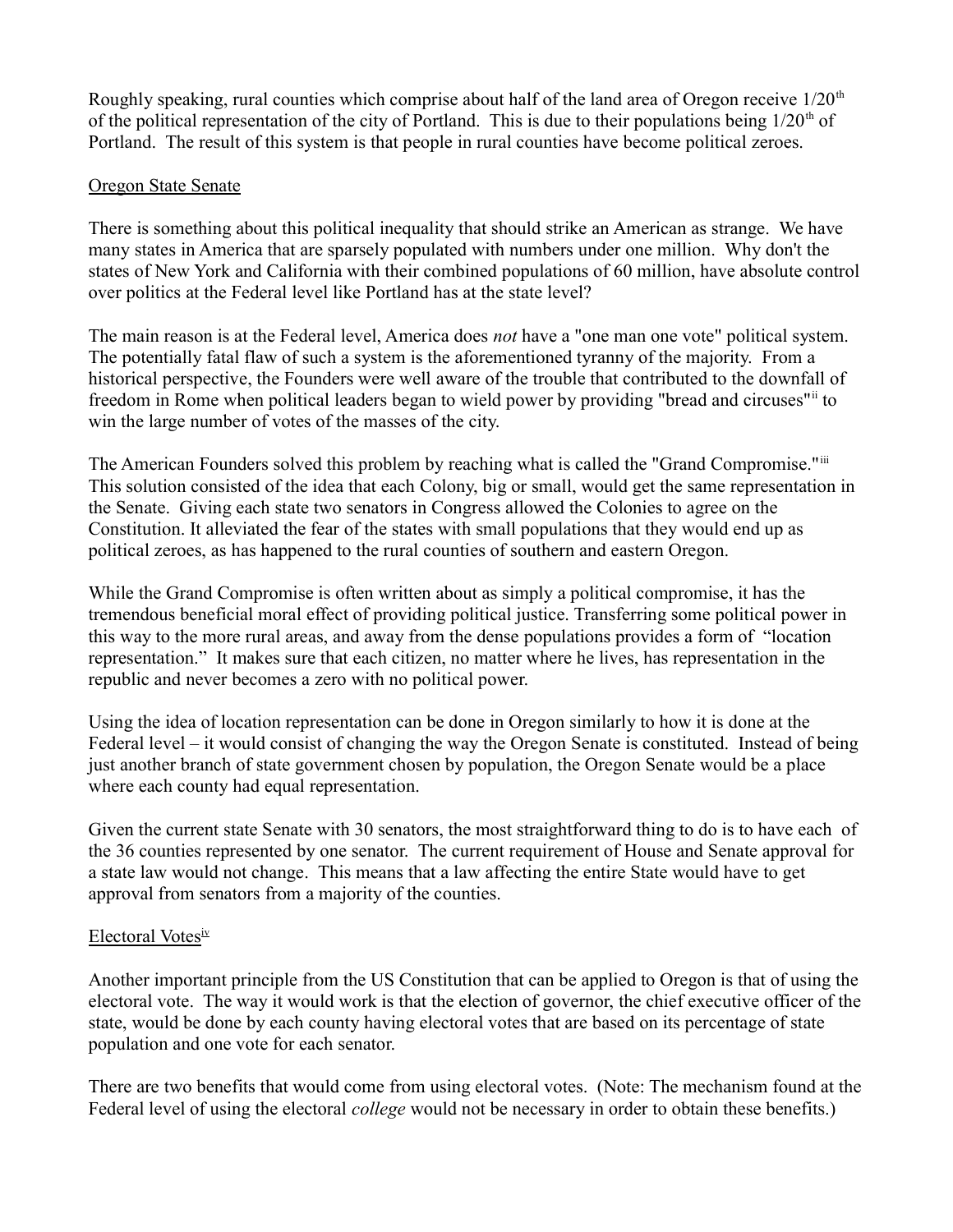- (1) The weight of the populous counties in picking the governor is muted, so a more expansive appeal to other counties is required to win.
- (2) The problem of a corrupt county polluting the election count with fraudulent activity is removed.

As Americans we are already familiar with the first advantage. If the selection of the US president was based solely on population, that political race would consist of candidates spending time in a few populous states while relegating the rural states to political zeroes. But because of the use of electoral votes, the political weight of the populous states in picking the President is muted, so a more expansive appeal to other states is required to win. The same expanded campaigning would become necessary for selection of Oregon governor.

The second advantage became apparent after seeing the massive fraud of the November 2020 election. A small number of swing states had their vote corrupted because election counts in just one or two counties were hijacked. Because the election counts of each county were put into a single statewide tally, the final total in the state could be corrupted by one or two bad actors.

It was this the observation of this election fraud that illustrated the incredible wisdom of the electoral vote system at the Federal level in isolating states from fraud in another state. If a Federal presidential election was tallied simply by counting each voter's ballot by throwing them into a single pile, it would be true that a single state could corrupt the result by manufacturing false ballots. But with the electoral college, a single state only gets an unchanging number of votes. It doesn't matter if that state falsely creates millions of fraudulent ballots, it does not change their influence on the final result.

Using electoral votes allocated to each county to select the governor would have the same effect at the state level. Each county would have a set number of electoral votes that would contribute to the selection of governor. Any fraudulent activity in a corrupt county would not have the effect of canceling the legitimate votes in other counties.

The two changes of organizing the Oregon Senate to have equal representation for each county, and using set electoral votes for each county contributing election results will remove the problem of Oregon citizens becoming pawns with no political power. These ideas are directly from the inspired US Constitution that guided America to become the greatest nation on earth in a such a short time. These principles can provide the same freedom and prosperity for Oregon.